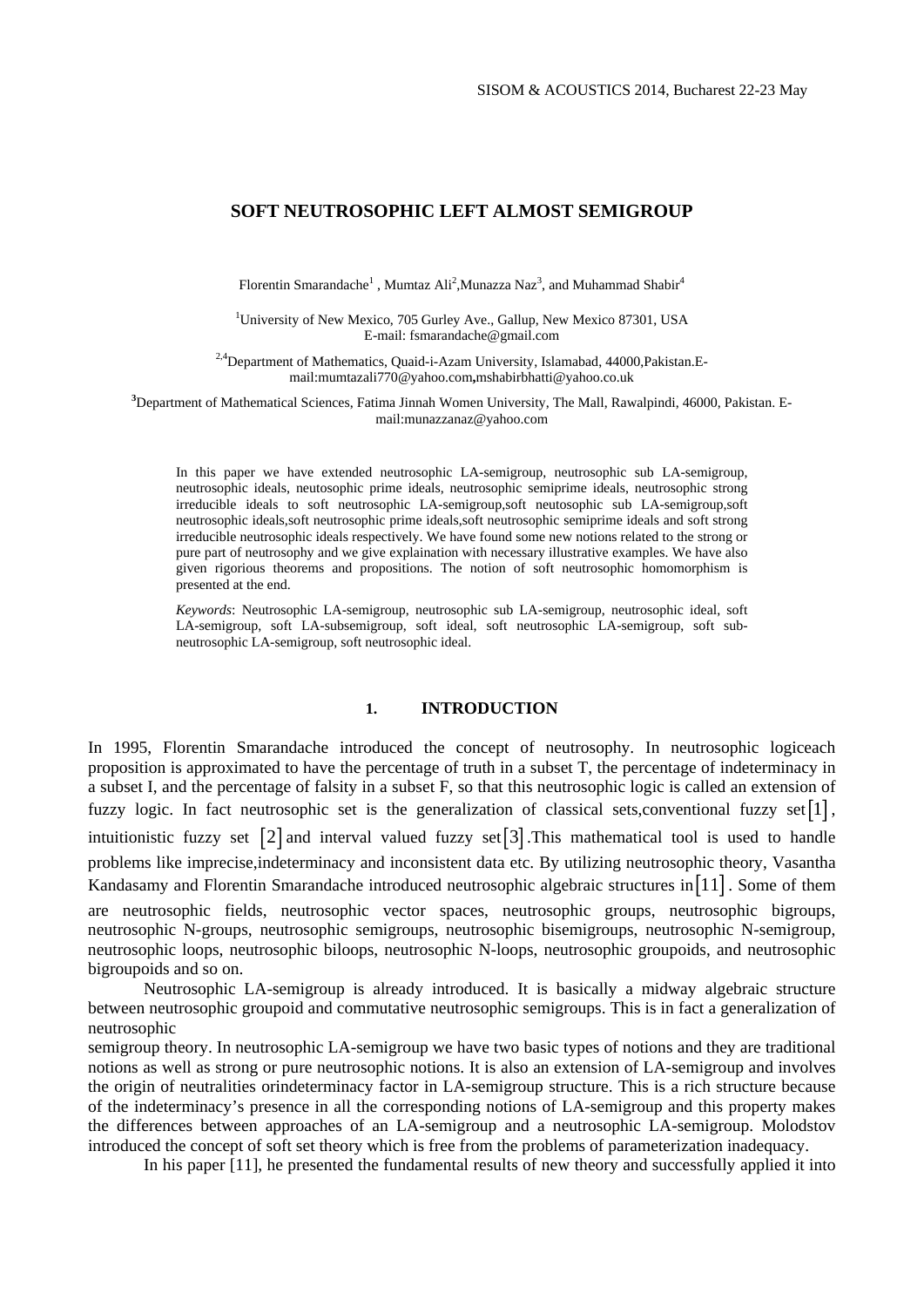several directions such as smoothness of functions, game theory, operations research, Riemann-integration, Perron integration, theory of probability. After getting a high attention of researchers, soft set theory is applied in many fields successfully and so as in the field of LA-semigroup theory. A soft LA-semigroup means the parameterized collection of sub LA-semigroup over an LA-semigroup. It is more general concept than the concept of LA-semigroup.

 We have further generalized this idea by adding neutrosophy and extended operations of soft set theory. In this paper we introduced the basic concepts of soft neutrosophic LA-semigroup. In the proceeding section we define soft neutrosophic LA-semigroup and characterized with some of their properties. Soft neutrosophic ideal over a neutrosophic LA-semigroup and soft neutrosophic ideal of a neutrosophic LAsemigroup is given in the further sections and studied some of their related results. In the last section, the concept of soft homomorphism of a soft LA-semigroup is extended to soft neutrosophic homomorphism of soft neutrosophic LA-semigroup.

#### **2. PRELIMINARIES**

#### **2.1. Definition 1**

Let  $(S,*)$  be an LA-semigroup and let  $\langle S \cup I \rangle = \{a + bI : a, b \in S\}$ . The neutrosophic LA-semigroup is generated by *S* and *I* under \* denoted as  $N(S) = \{(S \cup I), *\}$ , where *I* is called theneutrosophic element with property  $I^2 = I$ . For an integer *n*, *n* + *I* and *nI* are neutrosophic elements and  $0.I = 0.I^{-1}$ , the inverse of *I* is not defined and hence does not exist.Similarly we can define neutrosophic RA-semigroup on the same lines.

**Definition2Let**  $N(S)$  be a neutrosophic LA-semigroup and  $N(H)$  be a proper subset of  $N(S)$ . Then  $N(H)$  is called a neutrosophic sub LA-semigroup if  $N(H)$  itself is a neutrosophic LA-semigroup under the operation of  $N(S)$ .

**Definition3**A neutrosophic sub LA-semigroup  $N(H)$  is called strong neutrosophic sub LA-semigroup or pure neutrosophic sub LA-semigroup if all the elements of  $N(H)$  are neutrosophic elements.

**Definition4Let**  $N(S)$  be a neutrosophic LA-semigroup and  $N(K)$  be a subset of  $N(S)$ . Then  $N(K)$  is called Left (right) neutrosophic ideal of  $N(S)$  if  $N(S)N(K) \subseteq N(K)$ ,  $N(K)N(S) \subseteq N(K)$  }.If

 $N(K)$  is both left and right neutrosophic ideal, then  $N(K)$  is called a two sided neutrosophic ideal or simply a neutrosophic ideal.

**Definition5**A neutorophic ideal  $N(P)$  of a neutrosophic LA-semigroup  $N(S)$  with left identity e is called prime neutrosophic ideal if  $N(A)N(B) \subseteq N(P)$  implies either  $N(A) \subseteq N(P)$  or  $N(B) \subset N(P)$ , where  $N(A)$ ,  $N(B)$  are neutrosophic ideals of  $N(S)$ .

**Definition 6A** neutrosophic LA-semigroup  $N(S)$  is called fully prime neutrosophic LA-semigroup if all of its neutrosophic ideals are prime neutrosophic ideals.

**Definition7**A neutrosophic ideal  $N(P)$  is called semiprime neutrosophic ideal if  $N(T) \cdot N(T) \subseteq N(P)$  implies  $N(T) \subseteq N(P)$  for any neutrosophic ideal  $N(T)$  of  $N(S)$ .

**Definition8**A neutrosophic LA-semigroup  $N(S)$  is called fully semiprime neutrosophic LA-semigroup if every neutrosophic ideal of  $N(S)$  is semiprime neutrosophic ideal.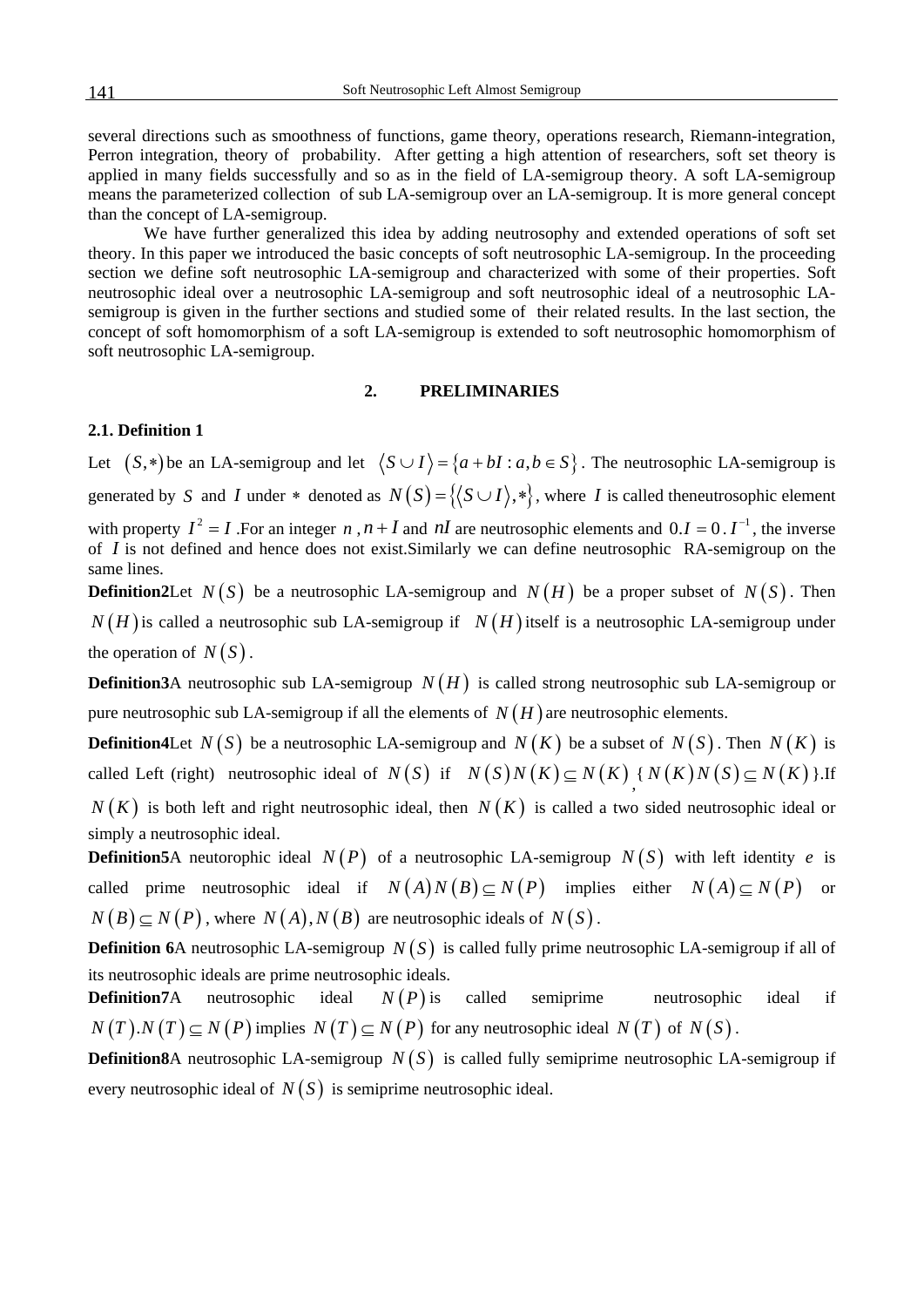**Definition9** A neutrosophic ideal  $N(R)$  of a neutrosophic LA-semigroup  $N(S)$  is called strongly irreducible neutrosophic ideal if for any neutrosophic ideals  $N(H)$ ,  $N(K)$  of  $N(S) N(H) \cap N(K) \subseteq N(R)$  implies  $N(H) \subseteq N(R)$  or  $N(K) \subseteq N(R)$ .

**Definition 10** Let *S,T* be two LA-semigroups and  $\phi: S \to T$  be a mapping from *S* to *T*. Let  $N(S)$  and  $N(T)$  be the corresponding neutrosophic LA-semigroups of *S* and *T* respectively. Let  $\theta: N(S) \to N(T)$  be another mapping from  $N(S)$  to  $N(T)$ . Then  $\theta$  is called neutrosophic homomorphis if  $\phi$  is homomorphism from *S* to *T*.

#### **2.2 Soft Sets**

Throughout this subsection U refers to an initial universe,  $E$  is a set of parameters,  $P(U)$  is the power set of *U*, and  $A \subset E$ . Molodtsov [12] defined the soft set in the following manner:

**Definition 11** A pair  $(F, A)$  is called a soft set over *U* where *F* is a mapping given by

$$
F: A \to P(U).
$$

In other words, a soft set over *U* is a parameterized family of subsets of the universe *U*. For  $a \in A$ ,  $F(a)$  may be considered as the set of *a* -elements of the soft set  $(F, A)$ , or as the set of a-approximate elements of the soft set.

**Definition 12** For two soft sets  $(F, A)$  and  $(H, B)$  over *U*,  $(F, A)$  is called a soft subset of  $(H, B)$  if

- 1)  $A \subseteq B$  and
- 2)  $F(a) \subseteq H(a)$ , for all  $a \in A$ .

This relationship is denoted by  $(F, A) \subset (H, B)$ . Similarly  $(F, A)$  is called a soft superset of  $(H, B)$  if  $(H, B)$  is a soft subset of  $(F, A)$  which is denoted by  $(F, A) \supset (H, B)$ .

**Definition 13Let**  $(F, A)$  and  $(G, B)$  be two soft sets over a common universe U such that  $(H, C)$  is defined as  $H(c) = F(c) \cap G(c)$  for all  $c \in C = A \cap B$ .  $A \cap B \neq \emptyset$ . Then their restricted intersection is denoted by  $(F, A) \cap_R (G, B) = (H, C)$  where

**Definition 14**The extended intersection of two soft sets  $(F, A)$  and  $(G, B)$  over a common universe U is the soft set  $(H, C)$ , where  $C = A \cup B$ , and for all  $c \in C$ ,  $H(c)$  is defined as

$$
H(c) = \begin{cases} F(c) & \text{if } c \in A - B \\ G(c) & \text{if } c \in B - A \\ F(c) \cap G(c) & \text{if } c \in A \cap B. \end{cases}
$$

We write  $(F, A) \cap_{\varepsilon} (G, B) = (H, C)$ .

**Definition 15**The restricted union of two soft sets  $(F, A)$  and  $(G, B)$  over a common universe U is the soft set  $(H, C)$ , where  $C = A \cup B$ , and for all  $c \in C$ ,  $H(c)$  is defined as the soft set  $(H, C) = (F, A) \cup_R (G, B)$  where  $C = A \cap B$  and  $H(c) = F(c) \cup G(c)$  for all  $c \in C$ .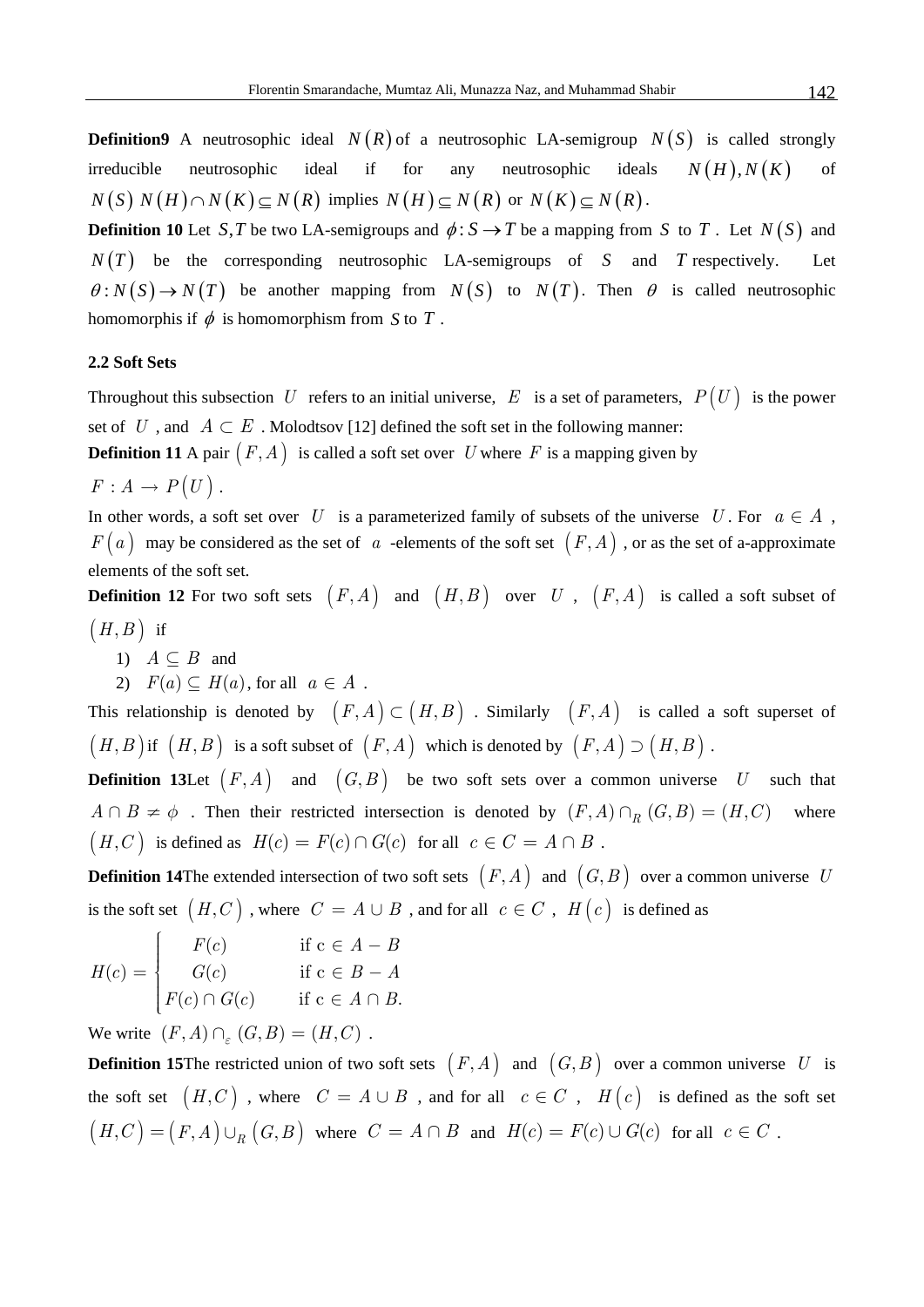**Definition 16** The extended union of two soft sets  $(F, A)$  and  $(G, B)$  over a common universe U is the soft set  $(H, C)$ , where  $C = A \cup B$ , and for all  $c \in C$ ,  $H(c)$  is defined as  $(c)$  $\left( c\right)$  $f(c) \cup G(c)$ *F c*  $G(c)$  $G(c)$  if  $c \in A \cap B$ . *A B*  $B - A$ *A B* −  $=$   $\begin{cases} G(c) & \text{if } c \in B - \end{cases}$  $\cup G(c)$  if  $c \in A \cap$ if c  $G(c) = \begin{cases} G(c) & \text{if } c \end{cases}$ if c *H c*  $F(c)$ ⎧⎪ ⎪ ⎪⎪ ⎨ ⎪ ⎪ ⎪ ⎪⎩ ∈ ∈ ∈

We write  $(F, A) \cup_{\leq} (G, B) = (H, C)$ 

#### **2.3 Soft LA-semigroup**

**Definition 17** The restricted product  $(H, C)$  of two soft sets  $(F, A)$  and  $(G, B)$  over an LA-semigroup S is dfined as the soft set  $(H, C) = (F, A) \odot (G, B)$ , where  $H(c) = F(c)G(c)$  for all  $c \in C = A \cap B$ . **Definition 18** A soft set  $(F, A)$  over *S* is called soft LA-semigroup over *S* if  $(F, A) \odot (F, A) \subset (F, A)$ . **Definition19** A soft LA-semigroup  $(F, A)$  over *S* is said to be soft LA-semigroup with left identity *e* if  $F(a) \neq \phi$  is a sub LA-semigroup with left identity *e*, where *e* is the left identity of *S* for all  $a \in A$ . **Definition 20** Let  $(F, A)$  and  $(G, B)$  be two soft LA-semigroups over S. Then the operation  $*$  for soft

sets is

defined as  $(F, A) * (G, B) = (H, A \times B)$ , where  $H(a, b) = F(a)G(b)$  for all  $a \in A$ ,  $b \in B$  and  $A \times B$  is the Cartesian product of  $A, B$ .

**Definition 21**A soft set  $(F, A)$  over an LA-semigroup S is called a soft left (right) ideal over S if  $\widetilde{A}_S \odot (F,A) \subseteq (F,A), ((F,A) \odot \widetilde{A}_S \subseteq (F,A))$  where  $\widetilde{A}_S$  is the absolute soft LA-semigroup over *S*.

**Definition 22** Let  $(F, A)$  and  $(G, B)$  be two soft LA-semigroups over S. Then the Cartesian product is defined

as  $(F, A) \times (G, B) = (H, A \times B)$ , where  $H(a,b) = F(a) \times G(b)$  for all  $a \in A$  and  $b \in B$ .

**Definition 23** Let  $(G, B)$  be a soft subset of  $(F, A)$  over *S*. Then  $(G, B)$  is called a soft ideal of  $(F, A)$ , if  $G(b)$  is an ideal of  $F(b)$  for all  $b \in B$ .

#### **3. SOFT NEUTROSOPHIC LA-SEMIGROUPS**

 The definition of soft neutrosophic LA-semigroup isintroduced in this section and we also examine some of their properties. Throughout this section  $N(S)$  will dnote a neutrosophic LA-semigroup unless stated otherwise.

**Definition 24** Let  $(F, A)$  be a soft set over  $N(S)$ . Then  $(F, A)$  over  $N(S)$  is called soft neutrosophic LA-semigroup if  $(F,A) \odot (F,A) \subset (F,A)$ .

**Proposition 1** A soft set  $(F, A)$  over  $N(S)$  is a soft neutrosophic LA-semigroup if and only if  $\phi \neq F(a)$ is a

neutrosophic sub LA-semigroup of  $N(S)$  for all  $a \in A$ .

**Example 1** Let  $N(S) = \{1, 2, 3, 4, 11, 21, 31, 41\}$  be a neutrosophic LA-semigroup with the following table.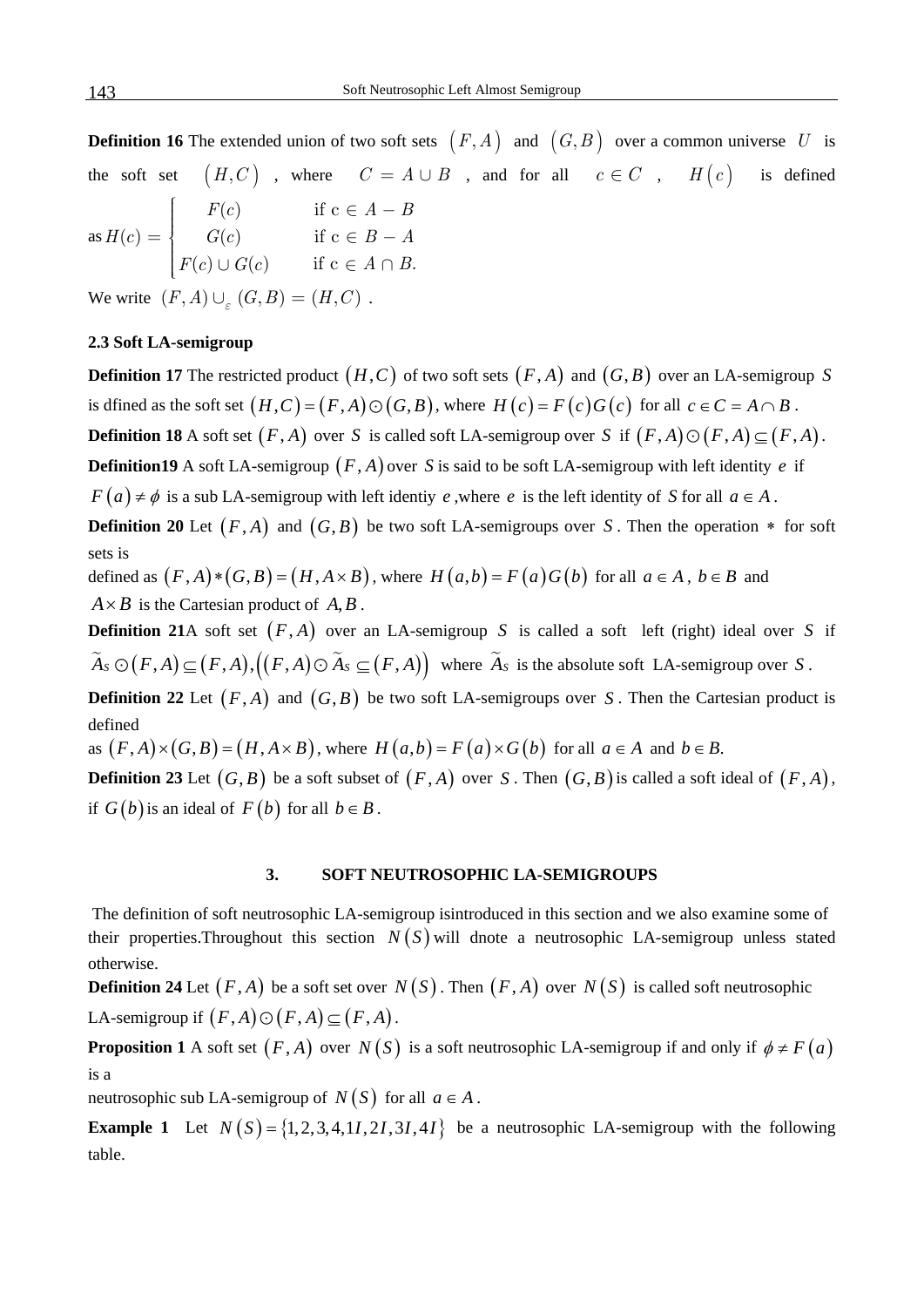| $\ast$         | 1              | $\overline{2}$ | 3              | 4              | 1 <sub>I</sub> | 2I             | 3I             | 4I |
|----------------|----------------|----------------|----------------|----------------|----------------|----------------|----------------|----|
| $\mathbf{1}$   | 1              | 4              | 2              | 3              | 1 <sub>I</sub> | 4Ι             | 2I             | 3I |
| 2              | 3              | $\overline{2}$ | 4              | $\mathbf{1}$   | 3I             | 2I             | 4I             | 1I |
| $\overline{3}$ | 4              | 1              | 3              | $\overline{2}$ | 4I             | 1 <sub>I</sub> | 3I             | 2I |
| $\overline{4}$ | $\overline{2}$ | 3              | 1              | 4              | 2I             | 3I             | 1 <sub>I</sub> | 4I |
| 1I             | 1 <sub>I</sub> | 4I             | 2I             | 3I             | 1I             | 4I             | 2I             | 3I |
| 2I             | 3I             | 2I             | 4I             | 1 <sub>I</sub> | 3I             | 2I             | 4I             | 1I |
| 3I             | 4I             | 1 <sub>I</sub> | 3I             | 2I             | 4Ι             | 1 <sub>I</sub> | 3I             | 2I |
| 4I             | 2I             | 3I             | 1 <sub>I</sub> | 4I             | 2I             | 3I             | 1 <sub>I</sub> | 4Ι |

Let  $(F, A)$  be a soft set over  $N(S)$ . Then clearly  $(F, A)$  is a soft neutrosophic LA-semigroup over  $N(S)$ ,

where

$$
F(a_1) = \{1,11\}, F(a_2) = \{2,21\},
$$

$$
F(a_3) = \{3,31\}, F(a_4) = \{4,41\}.
$$

**Theorem 1**A soft LA-semigroup over an LA-semigroup S is contained in a soft neutrosophic LAsemigroup over

 $N(S)$ .

**Proposition 2** Let  $(F, A)$  and  $(H, B)$  be two soft neutronsophic LA-semigroup over  $N(S)$ . Then

- 1) Their extended intersection  $(F, A) \cap_{F}(H, B)$  is a soft neutrosophic LA-semigroup  $over N(S)$
- 2) Their restricted intersection  $(F, A) \cap_R (H, B)$  is also soft neutrosophic LA-semigroup over  $N(S)$ .

**Remark 1** Let  $(F, A)$  and  $(H, B)$  be two soft neutrosophic LA-semigroup over  $N(S)$ . Then

- 1) Their extended union  $(F,A) \cup_{g} (H,B)$  is not a soft neutrosophic LA-semigroup over  $N(S)$ .
- 2) Their restricted union  $(F,A) \cup_R (H,B)$  is nota soft neutrosophic LA-semigroup over  $N(S)$ .

**Proposition 3** Let  $(F, A)$  and  $(G, B)$  be two soft neutrosophic LA-semigroup over  $N(S)$ . Then

 $(F, A) \wedge (H, B)$  is also soft neutrosophic LA-semigroup if it is non-empty.

**Proposition 4** Let  $(F, A)$  and  $(G, B)$  be two soft neutrosophic LA-semigroup over the neutosophic LAsemigroup *N*(*S*). If  $A \cap B = \phi$  Then their extended union  $(F, A) \cup_{g} (G, B)$  is a softneutrosophic LAsemigroup over  $N(S)$ .

**Definition 25** A soft neutrosophic LA-semigroup  $(F, A)$  over  $N(S)$  is said to be a soft neutosophic LA-semigroup with left identity *e* if for all  $a \in A$ , the parameterized set  $F(a)$  is aneutrosophic sub LA-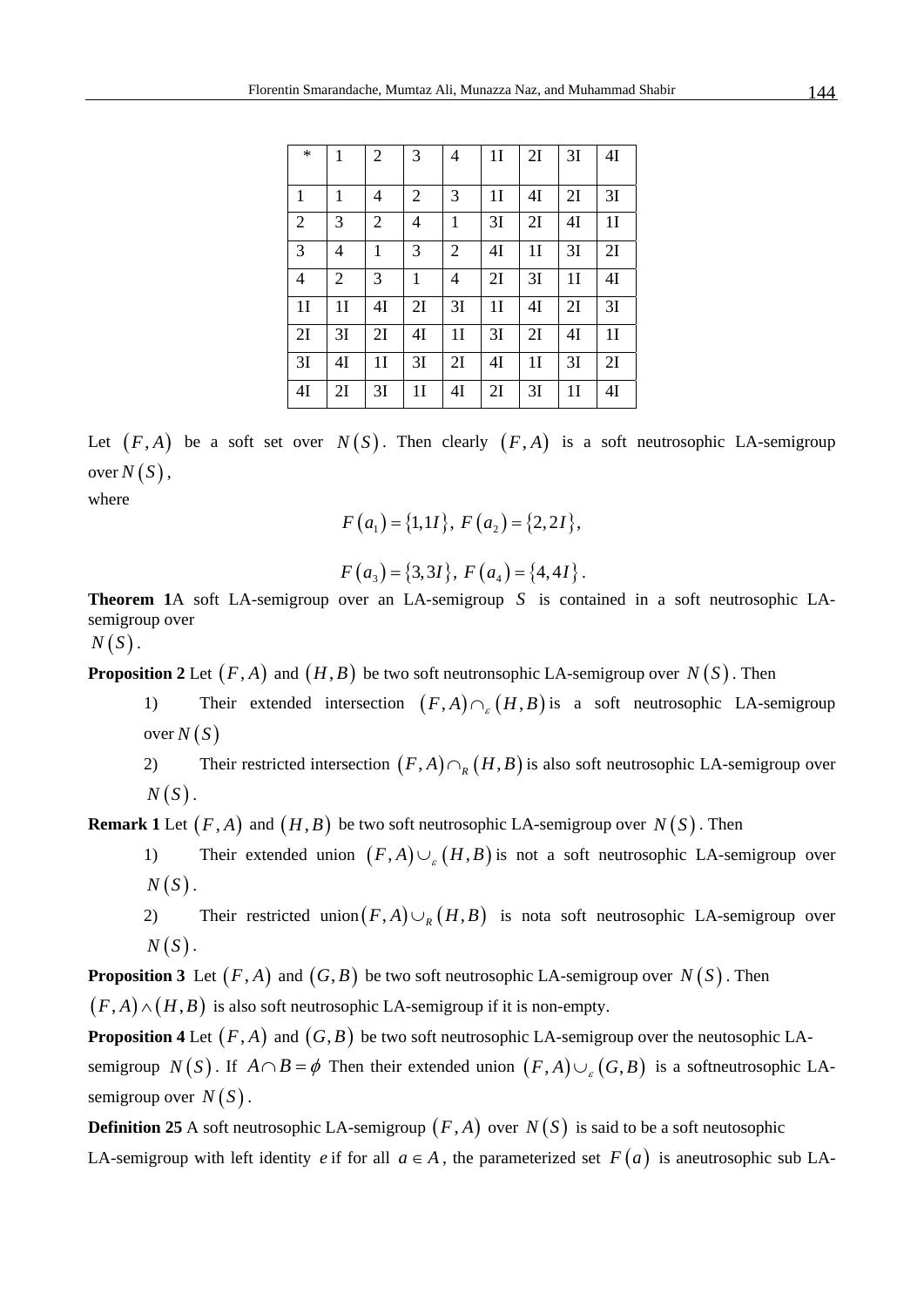semigroup with left identity *e* where *e* is the left identity of  $N(S)$ .

**Lemma 1** Let  $(F, A)$  be a soft neutrosophic LA-semigroup with left identity *e* over  $N(S)$ , then

$$
(F,A)\odot(F,A)\mathop{=}(F,A)
$$

.

**Proposition 5** Let  $(F, A)$  and  $(G, B)$  be two soft neutronsophic LA-semigroups over  $N(S)$ . Then the cartesian product of  $(F, A)$  and  $(G, B)$  is also soft neutrosophic LA-semigroup over  $N(S)$ .

**Definition 26** A soft neutosophic LA-semigroup  $(F, A)$  over  $N(S)$  is called soft strong neutrosophic LAsemigroup or soft pure neutrosophic LA-semigroup if each  $F(a)$  is a strong or pure neutrosophic sub LAsemigroup for all  $a \in A$ .

**Theorem 2** All soft strong neutrosophic LA-semigroups or pure neutrosophic LA-semigroups are trivially soft neutrosophic LA-semigroups but the converse is not true in general.

**Definition 28** Let  $(F, A)$  be a soft neutrosophic LA-semigroup over  $N(S)$ . Then  $(F, A)$  is called an

absolute soft neutrosophic LA-semigroup if  $F(a) = N(S)$  for all  $a \in A$ . We denote it by  $\widetilde{A}_{N(S)}$ .

**Definition 29** Let  $(F, A)$  and  $(G, B)$  be two soft neutrosophic LA-semigroup over  $N(S)$ . Then  $(G, B)$ 

is soft sub neutrosophic LA-semigroup of  $(F, A)$ , if

1)  $B \subseteq A$ , and

2) *H* (*b*) is a neutrosophic sub LA-semigroup of  $F(b)$ , for all  $b \in B$ .

**Theorem 3** Every soft LA-semigroup over  $S$  is a soft sub neutrosophic LA-semigroup of a soft neutrosophic LA-

semigroup over  $N(S)$ .

**Definition 30** Let  $(G, B)$  be a soft sub-neutrosophic LA-smigroup of a soft neutrosophic LA-semigroup  $(F, A)$  over  $N(S)$ . Then  $(G, B)$  is said to be soft strong or pure sub-neutrosophic LA-semigroup of  $(F, A)$  if each  $G(b)$  is strong or pure neutrosophic sub LA-semigroup of  $F(b)$ , for all  $b \in B$ . **Theorem 4** A soft neutrosophic LA-semigroup  $(F, A)$  over  $N(S)$  can have soft sub LA-semigroups, soft sub-neutrosophic LA-semigroups and soft strong or pure sub-neutrosophic LA-semigroups. **Theorem 5** If  $(F, A)$  over  $N(S)$  is a soft strong or pureneutrosophic LA-semigroup, then every soft subneutrosophic LA-semigroup of  $(F, A)$  is a soft strong or pure sub-neutrosophic LA-semigroup.

# **4. SOFT NEUTROSOPHIC IDEALS OVER A NEUTROSOPHIC LA-SEMIGROUP**

**Definition 31**A soft set  $(F, A)$  over a neutrosophic LA-semigroup  $N(S)$  is called a soft neutrosophic left (right) ideal over  $N(S)$  if  $\widetilde{A}_{N(S)} \odot (F, A) \subseteq (F, A), ((F, A) \odot \widetilde{A}_{N(S)} \subseteq (F, A))$  where  $\widetilde{A}_{N(S)}$  is the absolute soft neutrosophic LA-semigroup over  $N(S)$ . A soft set  $(F, A)$  over  $N(S)$  is a soft neutrosophic ideal if it is soft neutrosophic left ideal as well as soft neutrosophic right ideal over  $N(S)$ . **Proposition 5Let**  $(F, A)$  be a soft set over  $N(S)$ . Then  $(F, A)$  is a soft neutrosophic ideal over  $N(S)$  if and only if  $F(a) \neq \emptyset$  is a neutrosophic ideal of  $N(S)$ , for all  $a \in A$ .

**Proposition 6Let**  $(F, A)$  and  $(G, B)$  be two soft neutrosophic ideals over  $N(S)$ . Then

1) Their restricted union  $(F, A) \cup_R (G, B)$  is a soft neutrosophic ideal over  $N(S)$ .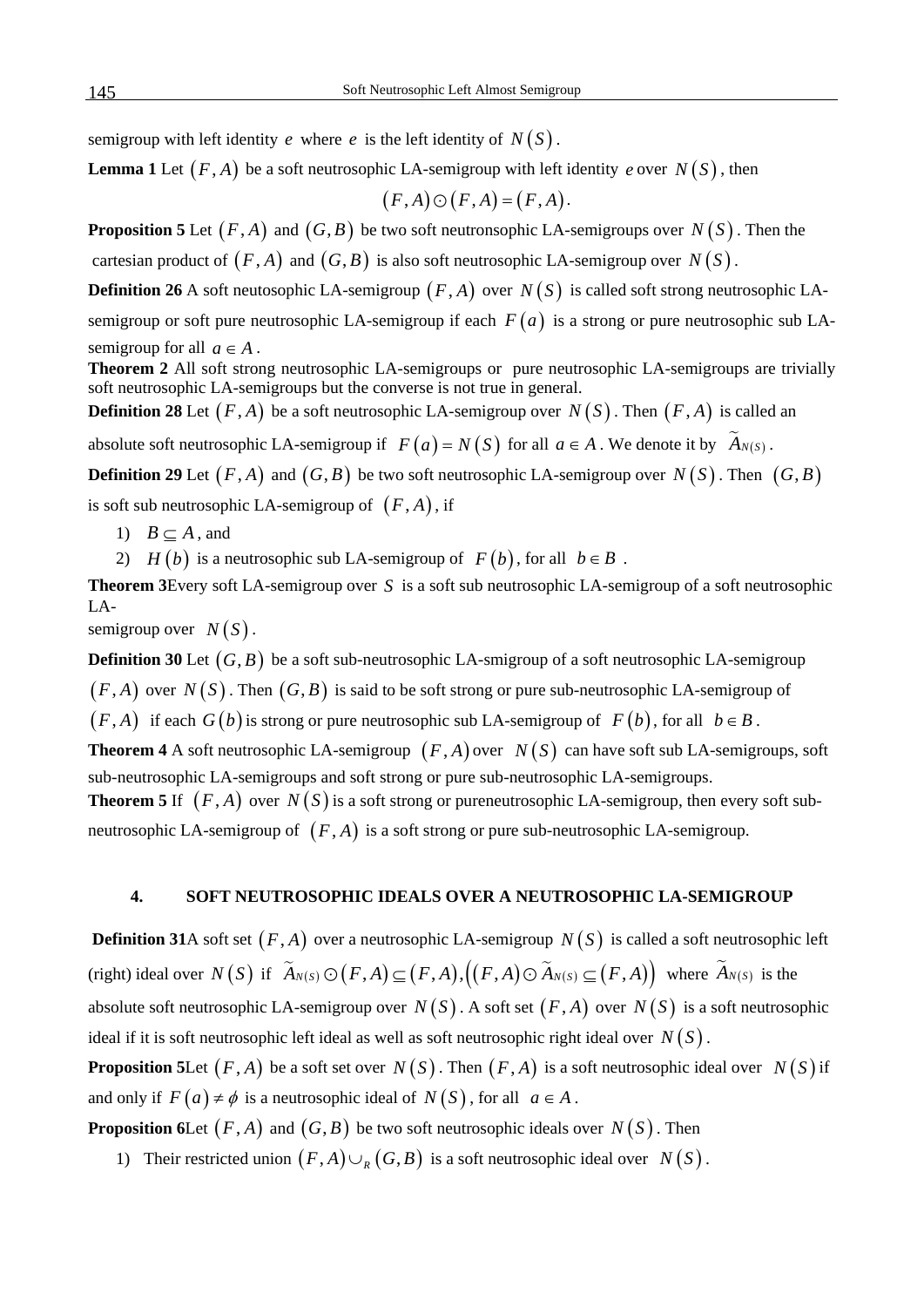- 2) Their restricted intersection  $(F,A) \cap_R (G,B)$  is a soft neutrosophic ideal over  $N(S)$ .
- 3) Their extended union  $(F, A) \cup_{\varepsilon} (G, B)$  is also a soft neutrosophic ideal over  $N(S)$ .
- 4) Their extended intersection  $(F, A) \cap_{g} (G, B)$  is asoft neutrosophic ideal over  $N(S)$ .

**Proposition 7Let**  $(F, A)$  and  $(G, B)$  be two soft neutrosophic ideals over  $N(S)$ . Then

- 1. Their *OR* operation  $(F, A) \vee (G, B)$  is a soft neutrosophic ideal over  $N(S)$ .
- 2. Their *AND* operation  $(F, A) \wedge (G, B)$  is a soft neutrosophic ideal over  $N(S)$ .

**Proposition 8** Let  $(F, A)$  and  $(G, B)$  be two soft neutrosophic ideals over  $N(S)$ , where  $N(S)$  is a neutrosophic LA-semigroup with left identity *e*. Then  $(F, A) * (G, B) = (H, A \times B)$  is also a soft neutrosophic ideal over  $N(S)$ .

**Proposition 9Let**  $(F, A)$  and  $(G, B)$  be two soft neutrosophic ideals over  $N(S)$  and  $N(T)$ . Then the cartesian product  $(F, A) \times (G, B)$  is a soft neutrosophic ideal over  $N(S) \times N(T)$ .

**Definition 32A** soft neutrosophic ideal  $(F, A)$  over  $N(S)$  is called soft strong or pure neutrosophic ideal over  $N(S)$  if  $F(a)$  is a strong or pure neutrosophicideal of  $N(S)$ , for all  $a \in A$ .

**Theorem 6**All soft strong or pure neutrosophic ideals over  $N(S)$  are trivially soft neutrosophic ideals but the converse is not true.

**Proposition 8Let**  $(F, A)$  and  $(G, B)$  be two soft strong or pure neutrosophic ideals over  $N(S)$ . Then

- 1) Their restricted union  $(F, A) \cup_R (G, B)$  is a soft strong or pure neutrosophic ideal over  $N(S)$ .
- 2) Their restricted intersection  $(F, A) \cap_R (G, B)$  is a soft strong or pure neutrosophic ideal over  $N(S)$ .
- 3) Their extended union  $(F, A) \cup_{\varepsilon} (G, B)$  is also a soft strong or pure neutrosophic ideal over  $N(S)$  .
- 4) Their extended intersection  $(F, A) \cap_{\varepsilon} (G, B)$  is a soft strong or pure neutrosophic ideal over  $N(S)$ .

**Proposition 9Let**  $(F, A)$  and  $(G, B)$  be two soft strong or pure neutrosophic ideals over  $N(S)$ . Then

- 1) Their *OR* operation  $(F, A) \vee (G, B)$  is a soft strong or pure neutrosophic ideal over  $N(S)$ .
- 2) Their *AND* operation  $(F, A) \wedge (G, B)$  is a soft strong or pure neutrosophic ideal over  $N(S)$ .

**Proposition 10Let**  $(F, A)$  and  $(G, B)$  be two soft strong or pure neutrosophic ideals over  $N(S)$ , where  $N(S)$  is a neutrosophic LA-semigroup with left identity *e*. Then  $(F, A) * (G, B) = (H, A \times B)$  is also a softstrong or pure neutrosophic ideal over  $N(S)$ .

**Proposition 11Let**  $(F, A)$  and  $(G, B)$  be two soft strong or pure neutrosophic ideals over  $N(S)$  and  $N(T)$  respectively. Then the cartesian product  $(F, A) \times (G, B)$  is a soft strong or pure neutrosophic ideal over  $N(S) \times N(T)$ .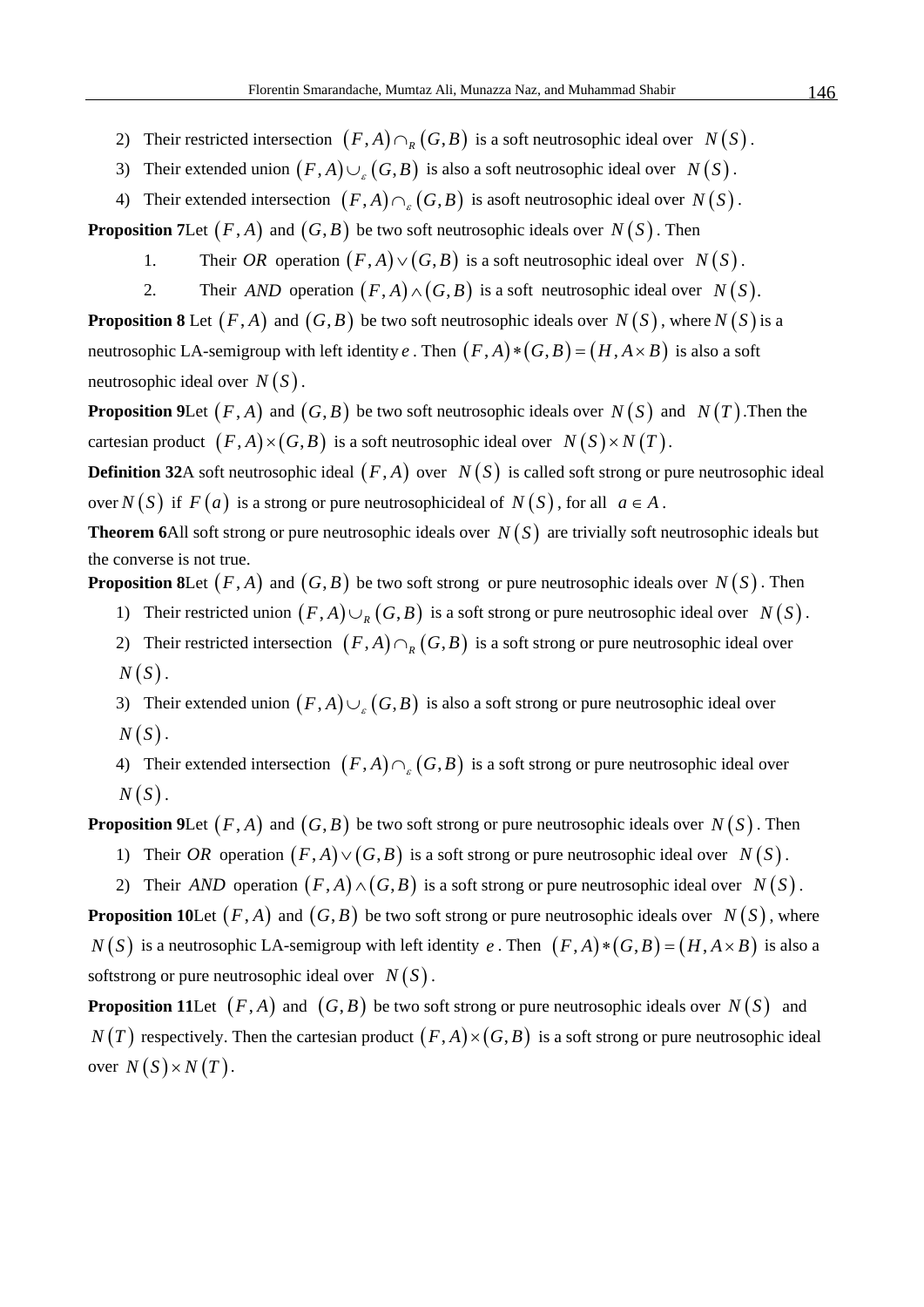# **5. SOFT NEUTROSOPHIC IDEAL OF SOFT NEUTROSOPHIC LA-SEMIGROUP**

**Definition 33** Let  $(F, A)$  and  $(G, B)$  be a soft neutrosophic LA-semigroups over  $N(S)$ . Then  $(G, B)$  is soft neutrosophic ideal of  $(F, A)$ , if

- 1)  $B \subset A$ , and
- 2) *H* (*b*) is a neutrosophic ideal of  $F(b)$ , for all  $b \in B$ .

**Proposition 12**If  $(F, A)$  and  $(G, B)$  are soft neutrosophic ideals of soft neutrosophic LA-semigroup  $(F, A)$  and  $(G, B)$  over neutrosophic LA-semigroups  $N(S)$  and  $N(T)$  respectively.

Then  $(F',A')\times (G',B')$  is a soft neutrosophic ideal of soft neutrosophic LA-semigroup  $\ (F,A)\times (G,B)$ over  $N(S) \times N(T)$ .

**Theorem 17**Let  $(F, A)$  be a soft neutrosophic LA-semigroup over  $N(S)$  and  $\{(H_i, B_i) : j \in J\}$  be a non-empty family of soft neutrosophic sub LA-semigroups of  $(F, A)$ . Then

- 1)  $\bigcap_{\mathbf{R}} (H_j, B_j)$  is a soft neutrosophic sub LA-semigroup of  $\bigcap_{j\in J} \big(H_j, B_j\big)$  $\bigcap_{\mathbf{R}} (H_j, B_j)$  is a soft neutrosophic sub LA-semigroup of  $(F, A)$ .
- 2)  $\wedge_R (H_j, B_j)$  is a soft neutrosophic sub LA-semigroup of  $\bigwedge_{j \in J} \left( H_j, B \right)$  $\wedge_R (H_j, B_j)$  is a soft neutrosophic sub LA-semigroup of  $(F, A)$ .
- 3)  $\bigcup_{\varepsilon} (H_j, B_j)$  is a soft neutrosophic sub LA-semigroup of *j J*  $\mathcal{F}_{\mathcal{E}}\left(H_{j},B\right)$  $\bigcup_{\varepsilon} (H_j, B_j)$  is a soft neutrosophic sub LA-semigroup of  $(F, A)$  if  $B_j \cap B_k = \phi$  for all  $j, k \in J$

**Theorem 8**Let  $(F, A)$  be a soft neutrosophic LA-semigroup over  $N(S)$  and  $\{(H_i, B_j) : j \in J\}$  be a nonempty family of soft neutrosophic ideals of  $(F, A)$ . Then

- 1)  $\bigcap_{\mathbf{R}} (H_i, B_j)$  is a soft neutrosophic ideal of  $\bigcap_{j\in J} \big(H_{_j},B\big)$  $\bigcap_R (H_j, B_j)$  is a soft neutrosophic ideal of  $(F, A)$ .
- 2)  $\bigwedge_{j \in J} (H_j, B_j)$  is a soft neutrosophic ideal of  $H<sub>i</sub>, B$  $\bigwedge_{j\in J} (H_j, B_j)$  is a soft neutrosophic ideal of  $(F, A)$ .
- 3)  $\bigcup_{\varepsilon} (H_j, B_j)$  is a soft neutrosophic ideal of *j J*  $\mathcal{F}_{\mathcal{E}}\left(H_{j},B\right)$  $\bigcup_{\varepsilon} (H_j, B_j)$  is a soft neutrosophic ideal of  $(F, A)$ .
- 4)  $\bigvee_{j \in J} (H_j, B_j)$  is a soft neutrosophic ideal of  $H<sub>i</sub>, B$  $\bigvee_{j\in J} (H_j,B_j)$  is a soft neutrosophic ideal of  $(F,A)$ .

**Proposition 13Let**  $(F, A)$  be a soft neutrosophic LAsemigroup with left identity *e* over  $N(S)$  and  $(G, B)$  be a soft neutrosophic right ideal of  $(F, A)$ . Then  $(G, B)$  is also soft neutrosophic left ideal of  $(F, A)$ .

**Lemma 2**Let  $(F, A)$  be a soft neutrosophic LA-semigroup with left identity *e* over  $N(S)$  and  $(G, B)$  be a soft neutrosophic right ideal of  $(F, A)$ . Then  $(G, B) \odot (G, B)$  is a soft neutrosophic ideal of  $(F, A)$ . **Definition 34** A soft neutrosophic ideal  $(G, B)$  of a soft neutrosophic LA-semigroup  $(F, A)$  is called soft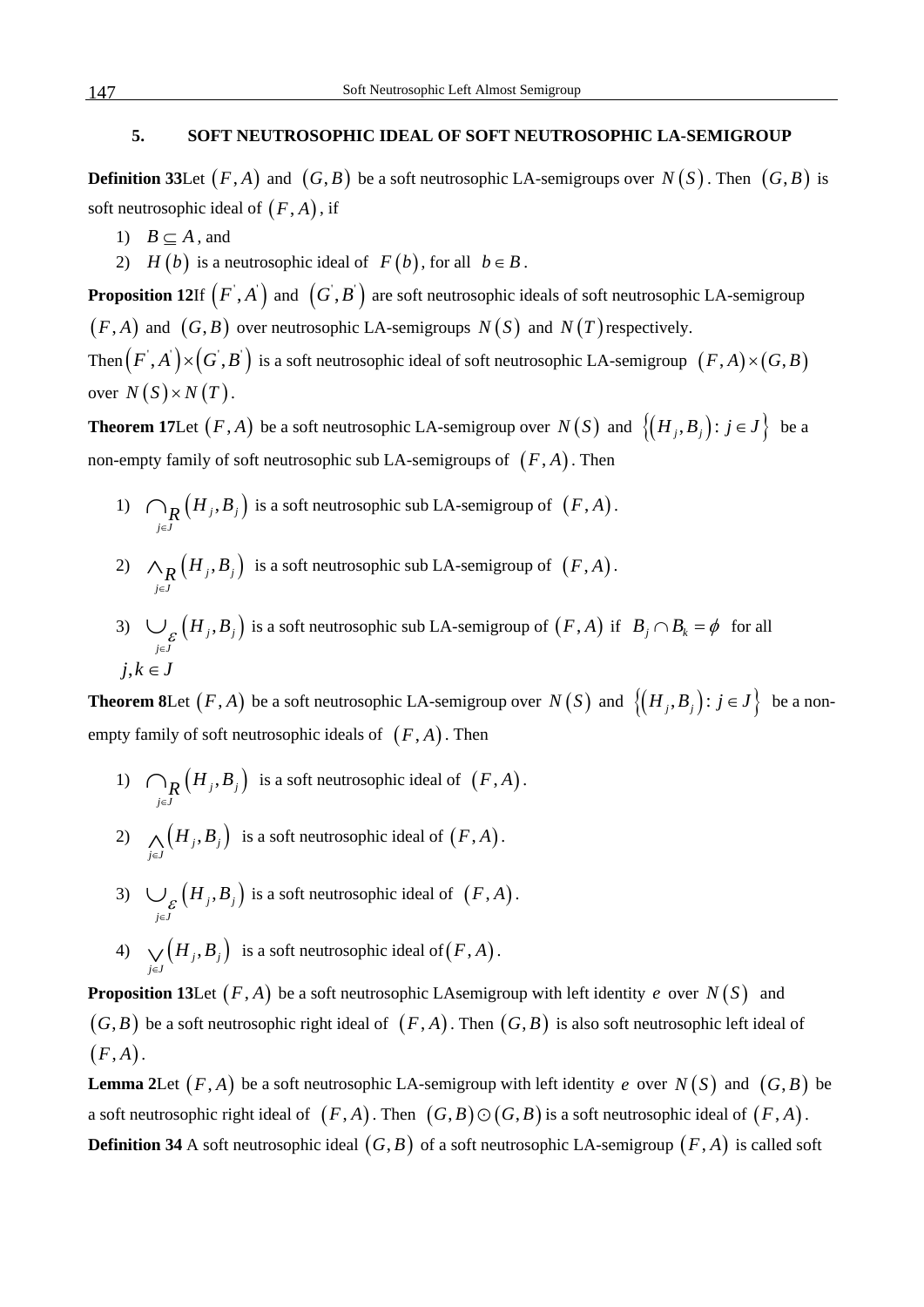strong or pure neutrosophic ideal if  $G(b)$  is a strong or pure neutrosophic ideal of  $F(b)$  for all  $b \in B$ . **Theorem 9** Every soft strong or pure neutrosophic ideal of a soft neutrosophic LA-semigroup is trivially a soft

neutrosophic ideal but the converse is not true.

**Definition 35**A soft neutrosophic ideal  $(G, B)$  of a soft neutrosophic LA-semigroup  $(F, A)$  over  $N(S)$ is

called soft prime neutrosophic ideal if  $(H, C) \odot (J, D) \subseteq (G, B)$  implies either  $(H, C) \subseteq (G, B)$  or  $(J,D) \subset (G,B)$  for soft neutosophic ideals  $(H,C)$  and  $(J,D)$  of  $(F,A)$ .

**Definition 36**A soft neutrosophic LA-semigroup  $(F, A)$  over  $N(S)$  is called soft fully prime

neutrosophic LA-semigroup if all the soft neutrosophic ideals of  $(F, A)$  are soft prime neutrosophic ideals. **Definition37** A soft neutrosophic ideal  $(G, B)$  of a soft neutrosophic LA-semigroup  $(F, A)$  over  $N(S)$ is called soft semiprime neutrosophic ideal if  $(H, C) \odot (H, C) \subseteq (G, B)$  implies that  $(H, C) \subseteq (G, B)$ 

for any soft neutrosophic ideal  $(H, C)$  of  $(F, A)$ .

**Definition38**A soft neutrosophic LA-semigroup  $(F, A)$  over  $N(S)$  is called soft fully semiprime neutrosophic LA-semigroup if all the soft neutrosophic ideals of  $(F, A)$  are soft semiprime neutrosophic ideals.

**Definition39**A soft neutrosophic ideal  $(G, B)$  of a soft neutrosophic LA-semigroup  $(F, A)$  over  $N(S)$  is called soft strongly irreducible neutrosophic ideal if  $(H, C) \cap_R (J, D) \subseteq (G, B)$  implies either  $(H, C) \subseteq (G, B)$  or  $(J, D) \subseteq (G, B)$  for soft neutrosophic ideals  $(H, C)$  and  $(J, D)$  of  $(F, A)$ .

#### **6. SOFT NEUTROSOPHIC HOMOMORPHISM**

**Definition 40**Let  $(F, A)$  and  $(G, B)$  be two soft neutrosophic LA-semigroups over  $N(S)$  and  $N(T)$ respectively. Let  $f : N(S) \to N(T)$  and  $g : A \to B$  be two mappings. Then  $(f, g) : (F, A) \to (G, B)$ is called soft neutrosophic homomorphism, if

- 1) *f* is a neutrosophic homomorphism from  $N(S)$  onto  $N(T)$ .
- 2) *g* is a maping from *A* onto *B* .
- 3)  $f(F(a)) = G(g(a))$  for all  $a \in A$ .

If *f* is a neutrosophic isomorphism from  $N(S)$  to  $N(T)$  and *g* is one to one mapping from *A* onto *B*. Then  $(f, g)$  is called soft neutrosophic isomorphism from  $(F, A)$  to  $(G, B)$ .

#### **CONCLUSION**

The literature shows us that soft LA-semigroup is a general framework than LA-semigroup but in this paper we can see that there exista more general structure which we call soft neutrosophic LA-semigroup.A soft LA-semigroup becomes soft sub-neutrosophic LA-semigroup of the corresponding soft neutrosophic LAsemigroup.Soft neutrosophic LA-semigroup points out the indeterminacy factor involved in soft LAsemigroup.Soft neutrosophic LA-semigroup can be characterized by soft neutrosophic ideals over a soft neutrosophic LA-semigroup. We can also extend soft homomorphism of soft LA-semigroup to soft neutrosophic homomorphism of soft neutrosophic LA-semigroup. It is also mentioned here that there is still